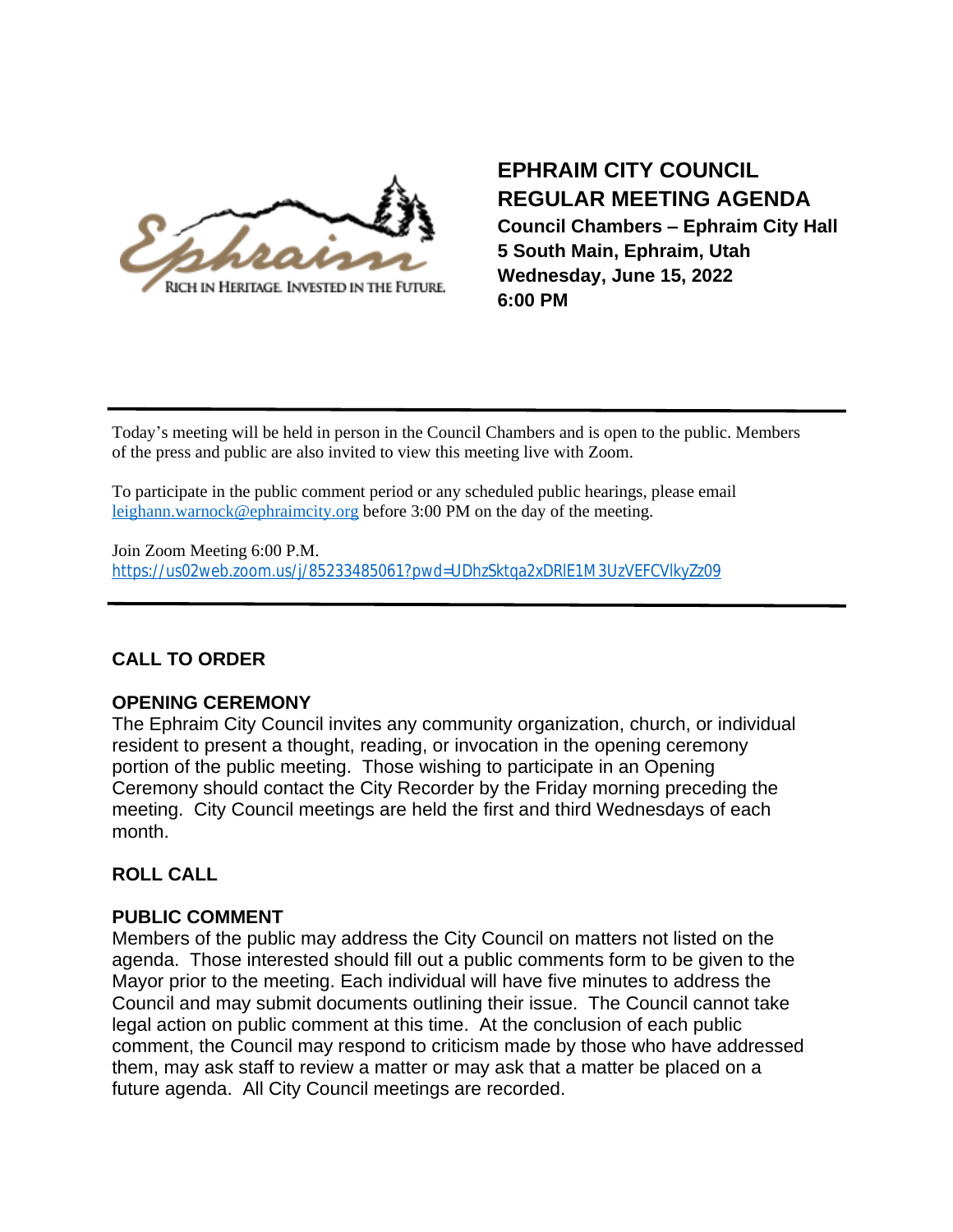#### **I. PUBLIC HEARINGS AND RELATED ACTIONS**

- **A. Public Hearing for the purpose of receiving public comment regarding a proposed Fire Protection Services rate increase of \$1.00 from the current rate of \$7.00 to \$8.00 for residential and \$11.00 to \$12.00 for commercial under 10,000 sq ft. (Jon Knudsen)**
	- 1. Approval of increased fire service rate by \$1.00 as designated by the County Fire District.
- **B. Public Hearing for the purpose of receiving public comment regarding a proposed sewer rate increase of \$3.00 from the current rate of \$30.00 to \$33.00 per month. (Jon Knudsen)**
	- 1. Approval of a \$3.00 sewer rate increase from \$30.00 to \$33.00 per month to cover the increased cost of materials, maintenance, and upgrades.
- **C. Public Hearing for the purpose of receiving public comment regarding a proposed water base rate increase for residents and non-residents, and an increase for each water usage tier. (Jon Knudsen)**
	- 1. Approval of a water base rate increase to cover the increased cost of materials, maintenance, and upgrades.
- **D. Public Hearing for the purpose of receiving public comment regarding the proposed electric base rate increase by \$2.00 from the current rate of \$5.50 to \$7.50 and each electric usage rate tier increase by 1.2 cents per kilowatt hour. (Cory Daniels)**
	- 1. Approval of an electric base rate increase.
- **E. Public Hearing for the purpose of receiving public comment regarding proposed budget modifications for the 2021-2022 fiscal year. (Jon Knudsen)**
	- 1. ECR 22-06: Approval of the Ephraim budget modification for fiscal year ending June 30, 2022.
- **F. Public Hearing for the purpose of receiving public comment regarding the transfer of Utility Funds to other funds for fiscal year ending June 30, 2023. (Jon Knudsen)**
- **G. Public Hearing for the purpose of receiving public comment regarding the proposed budget for the 2022-2023 fiscal year. (Jon Knudsen)**
	- **1.** ECR 22-07: Approval of the Ephraim budget for fiscal year ending June 30, 2023, and transfer of utility funds to other funds.

#### **II. MOTION AGENDA**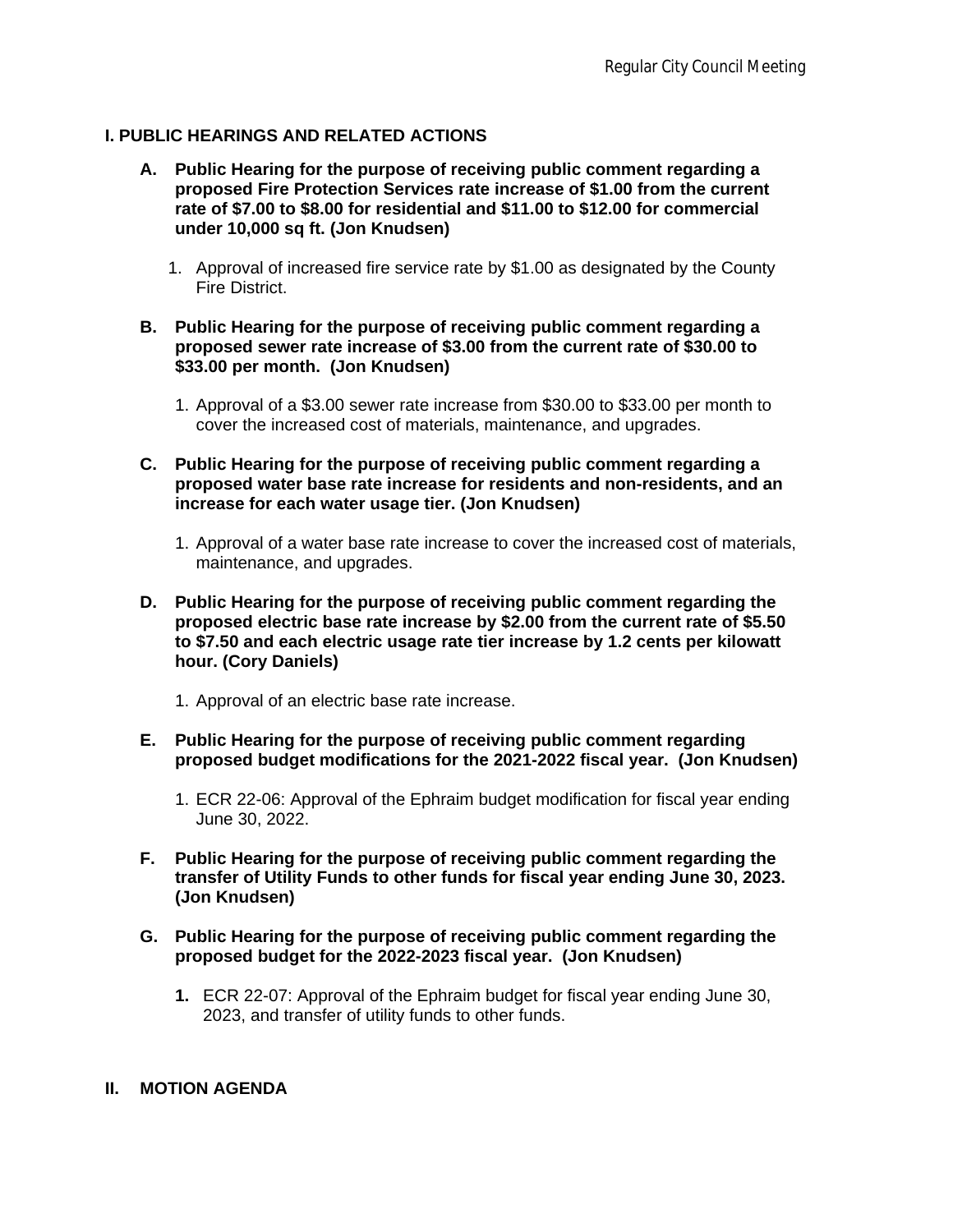## **A. Appointments of Ephraim City Recorder and Treasurer**

- 1. Appointment of Candice Maudsley as Ephraim City Recorder.
- 2. Swearing in of City Recorder. (Leigh Ann Warnock)
- 3. Appointment of Verena Critser as Ephraim City Treasurer.
- 4. Swearing in of City Treasurer. (Candice Maudsley)

## **B. Approval of the June 14, 2022 Warrant Register**

## **C. Approval of the Minutes of the following City Council Meetings.**

- 1. February 16, 2022 Work Meeting and Regular Council Meeting Minutes.
- 2. June 1, 2022 Work Meeting and Regular Council Meeting Minutes.

#### **D. Ephraim City Resolution 22-08: Certified Tax Rate**

Adoption of ECR 22-08, a resolution approving the 2022-2023 certified tax rate as designated by Sanpete County. (Jon Knudsen)

#### **E. Ephraim City Resolution 22-09: Public Entity/Banking Resolution**

Adoption of ECR 22-09, a resolution authorizing specific individuals to transact financial transactions with the Utah State Treasurers PTIF account and other banking institutions. (Jon Knudsen)

## **F. Cancelation of the July 6, 2022 City Council Meeting**

Due to the proximity of the July  $4<sup>th</sup>$  holiday, the regularly scheduled July  $6<sup>th</sup>$  city council meeting may be canceled.

#### **III. Appointments and Council Reports**

Discussion and possible action on the following items:

#### **A. Appointments**

1. Appointment of Robbie Cheney to Planning Commission.

## **B. Council Reports**

- 1. City Council may report on meetings/events attended and issues discussed in meetings/events attended by a Councilmember in their official capacity as the City's representative.
- 2. City Council questions regarding the update must be limited solely for clarification purposes. If further discussion is warranted, the issue will be added to a future agenda for a detailed briefing.
- 3. City Council report of upcoming meetings.
- 4. City Council request for agenda items to be placed on future Council Meeting agendas.

## **IV. City Manager Report**

This is the City Manager's opportunity to give notice to the City Council of current events impacting the City. Comments are intended to be informational only and no